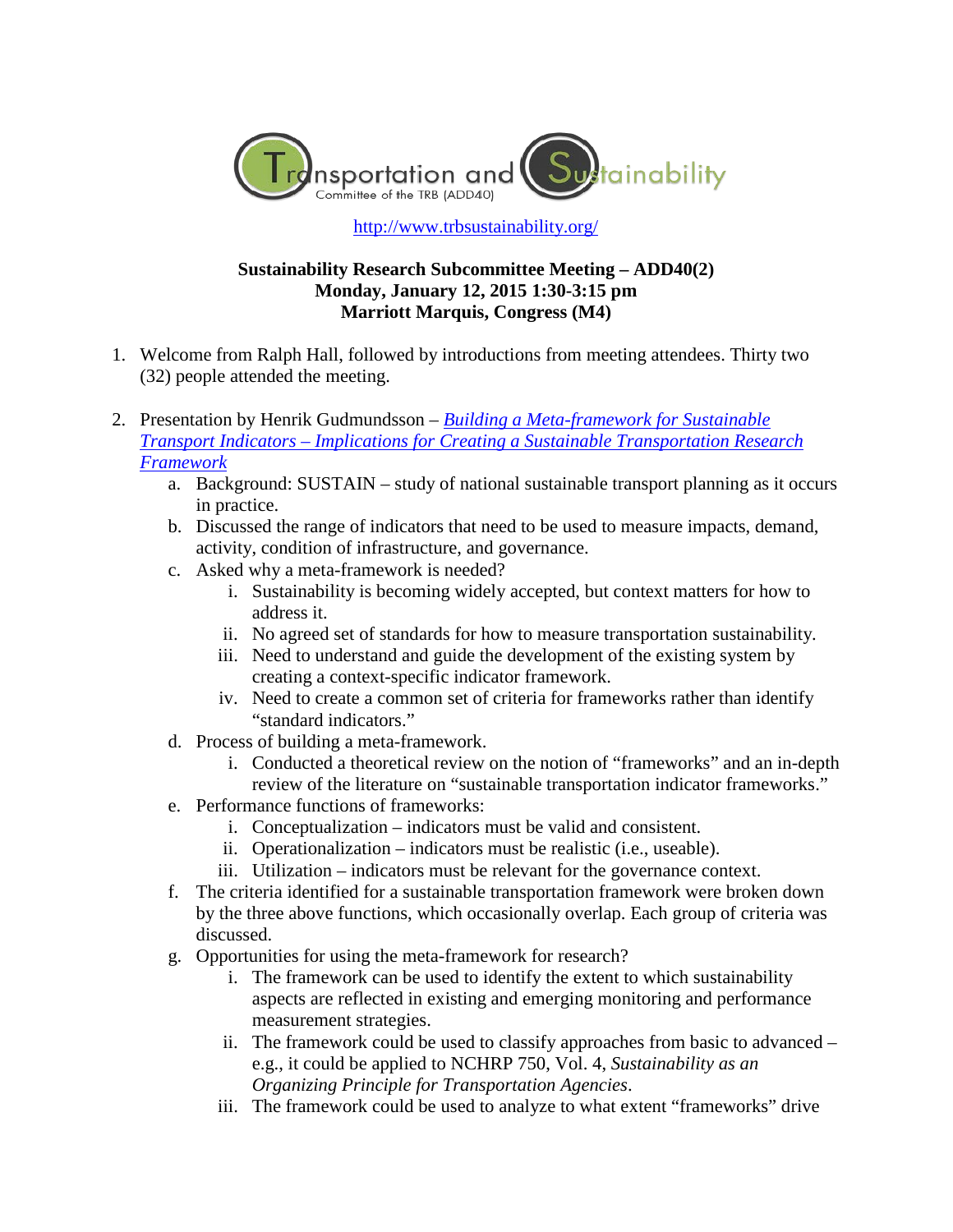strategy development and implementation or to consider how advanced frameworks explain superior performance or transformative action.

- iv. The framework could inform the development of guidance or standards for how to incorporate sustainability in transportation governance.
- h. Implications for creating a sustainable transportation research framework?
	- i. Focus on bigger picture, how things connect or not.
	- ii. Emphasize the governance aspects.
	- iii. Look at knowledge tools from a comprehensive perspective i.e., from concepts to utilization, and back.
	- iv. Gauge the distance between principles and practice with a view to context as the explaining factor.
	- v. Develop methods and tools to evaluate and classify frameworks and strategies, in addition to rating tools.
- i. Raised the idea that focusing only on utilization, operationalization, or conceptualization can limit the effectiveness of a framework. The governance challenge is also critical due to the need to reform institutions and social practices.
- j. Discussion:
	- i. Jim Gillespie There is a wide array of disciplines attracted to sustainability, which makes it difficult to know where to begin and what to focus on  $-e.g.,$ equity vs. environmental quality.
	- ii. Adjo A. Amekudzi It is possible to use a sustainable development framework to track how societies have been successful or not at managing their resources. A comprehensive framework would incorporate both environmental and social factors as system constraints. With regards to equity, it can be viewed as a "commons" problem as well as equitably sharing resources across generations [intergenerational] and countries [intragenerational].
	- iii. Debra Nelson New York State DOT is testing the 'maturity model' presented in NCHRP 750, to see how the agency is performing and to identify the next steps to advancing sustainable transportation.
	- iv. Todd Littman Sustainability cannot be focused on sustaining what we currently have  $-e.g.,$  do we really want to sustain poverty? The approach must consider all three dimensions not just environmental or social (equity) factors.
	- v. Ralph Hall Commented on the paper as being well researched and that it provides a good definition of sustainability and sustainable transportation.
- 3. Presentation by Ann Xu *[Education Development in Sustainable Transportation](http://www.trbsustainability.org/wp-content/uploads/2012/11/TRB_2015_ST_Education.pdf)*
	- a. The NCST (National Center for Sustainable Transportation) Education Plan is focused on developing a model curriculum of multidisciplinary courses in sustainable transportation.
	- b. Four courses have been developed for 2014-16; one undergraduate, one graduate, and two professional educations courses.
	- c. Each course consists of three 5-week modules course elements can be mixed and matched, with course materials free to universities.
	- d. The process of creating the new courses consisted of a review of existing courses,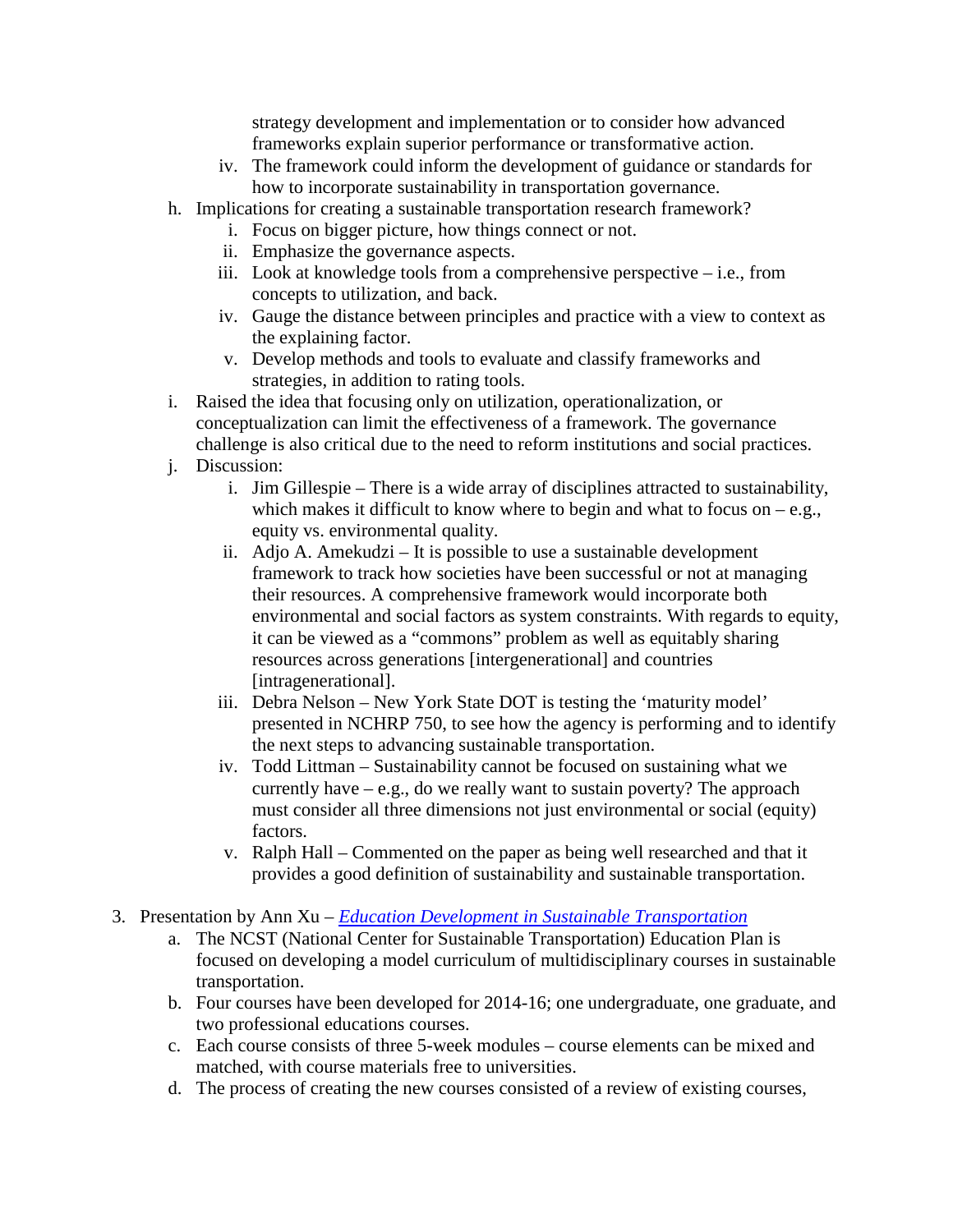programs, textbooks, reference books, tools, and frameworks.

- e. Themes in *existing* NCST courses ranged from policy and planning, design and construction, O&M and end-of-life, across economic, environmental, and social dimensions. The target audience consists of students and practitioners.
- f. A review of tools for advancing sustainable transportation (such as INVEST, GreenRoads, GreenLITES, etc.) was also undertaken. The analysis of tools revealed less gaps in the overarching framework, when compared to the review of existing NCST courses.
- g. Job announcements from DOTs with sustainability programs were also reviewed, which created a word cloud that looked very different from course-related word cloud. The words of public, experience, green, policy, and infrastructure were more important.
- h. A survey of transportation experts was also conducted, but there was a low response rate. The survey will be opened up again.
- i. Conclusion: There is a need for new courses that focus on social and economic areas and integrated approaches. There is also a potential gap between education and practice, e.g., there is a current lack of the quantitative skills that are needed in practice.
- j. Discussion:
	- i. Silvana Croope The words strategy and resilience were not prominent in the analysis of existing courses. Resilience may be a better path for selling sustainability than climate change. DOTs also have data, but limited ways of assembling and analyzing it, which means there is likely to be a significant demand for these skills.
	- ii. Emily Parkany Described two existing courses in Delaware focused on providing an overview of, and managing the impacts from, sea level rise on infrastructure. Other courses are planned.
	- iii. Another comment was that graduates would need to be adaptable because needs are changing over time.
	- iv. Ralph Hall Asked if the ADD40 committee could list the papers that were found as part of the course review process on the committee's website. New sustainable transportation papers can be tweeted to @sustranspapers.
- 4. Cameron Gordon *[Can transport system resilience and sustainability be economically](http://www.trbsustainability.org/wp-content/uploads/2012/11/TRB_2015_resilience.pdf)  [efficient?](http://www.trbsustainability.org/wp-content/uploads/2012/11/TRB_2015_resilience.pdf)*
	- a. Climate science is quite clear. We are locked into a 2 degree temperature change and are now trying to avoid a 4-5 degree change.
	- b. Australia is on the front line for climate impacts currently fires and floods.
	- c. Relevance of resilience:
		- i. Infrastructure needs to be designed to withstand anticipated impacts. It is typical for people to refer to this objective as returning a system to its original state following an event.
		- ii. We need to aim higher, to return the system to a better (i.e., more resilient and sustainable) state than the original.
	- d. Adaptation Paul Guilding's book, the Great Disruption humans get it together when they have to. However, we need to think *now* since we may not have time in the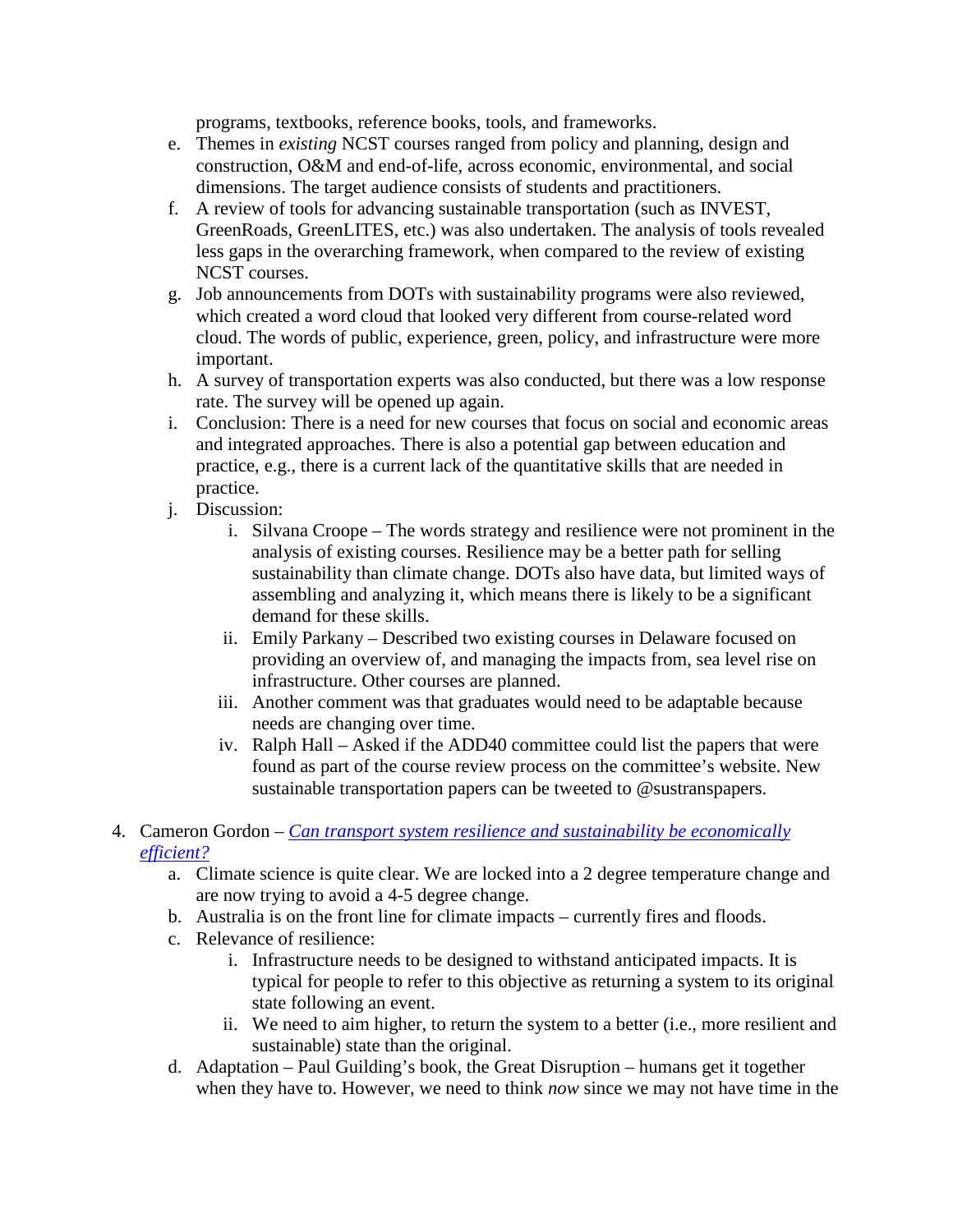future to adapt.

- e. Benefit-Cost Analysis (BCA) is a conceptual framework built on the notion of economic efficiency; sustainability and economic efficiency can go together if the analysis is framed more broadly.
- f. There are some actions that are "no regrets" in that there is benefit even if there is no truly adverse impact.
- g. Phasing of works might be possible for expensive infrastructure, e.g., Thames barriers.
- h. How efficient is the status quo? There are many problems with existing markets and economic theories.
- i. At the core of the economic efficiency idea are consumer preferences which are taken as given and not explained. In a real sense economic efficiency is very changeable according to consumer wants. If these wants change towards more 'sustainable' choices, then the conflict between resilience/sustainability and efficiency is eliminated. However while policies to change preferences might be useful one should not define them away.
- j. Discussion:
	- i. What can this committee do?
	- ii. Identify examples of sustainable and resilient transportation systems.
	- iii. Help guide change in traditional methodologies, e.g., economic analysis that does not currently accommodate sustainability considerations.
- 5. Susan Handy *Update on the research being undertaken by the Nation Center for Sustainable Transportation [\(NCST\)](http://ncst.ucdavis.edu/)*
	- a. UC Davis is leading a partnership with five other universities (California State University, Long Beach; University of California at Riverside; University of Southern California; Georgia Tech, and the University of Vermont) to create the National Center for Sustainable Transportation.
	- b. The goal of the National Center is to enhance the environmental sustainability of the United States' transportation system through reduction in fossil fuel consumption and greenhouse gas emissions.
	- c. Current activities are focused on education and are concentrated on the development of curricula.
	- d. The NCST is also focused on undertaking research and disseminating the results to policy makers.
	- e. Research is focused on climate change, which is influenced by California's legislative actions – see research themes on the NCST website: [http://ncst.ucdavis.edu/research/research-themes/.](http://ncst.ucdavis.edu/research/research-themes/)
	- f. Institutional change is also a necessary component of their work.
	- g. The NCST is developing a series of white papers [\(http://ncst.ucdavis.edu/research/white-papers/\)](http://ncst.ucdavis.edu/research/white-papers/), and may require external reviewers to help advance this process.
	- h. Discussion:
		- i. Silvana Croope Based on NASA research, it looks like adapting the transportation system to climate change will be necessary. How can adaptation be addressed without being caught in climate change politics?